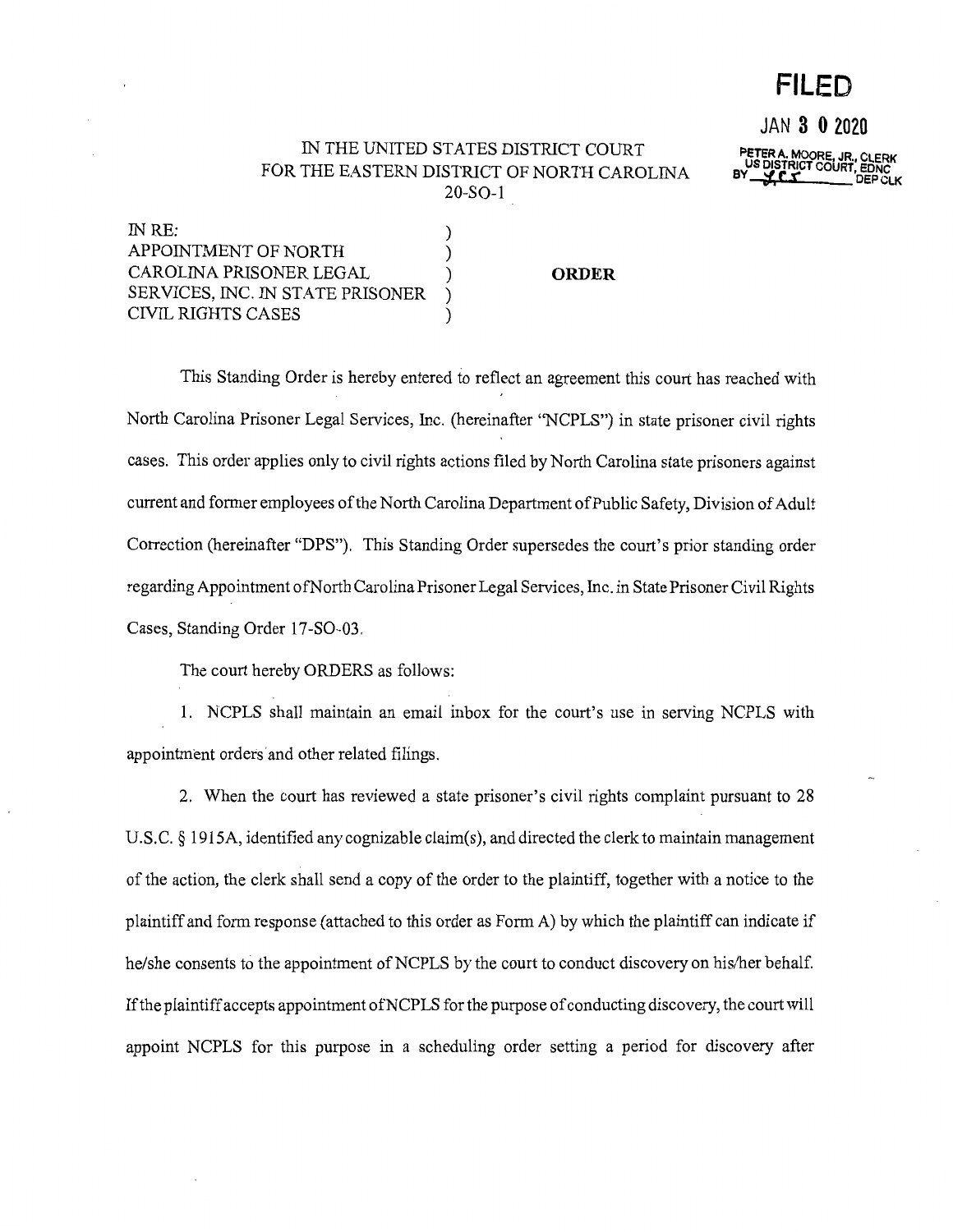defendant(s) have been served and answered the complaint. The period of discovery shall not be less than 120 days, unless otherwise ordered by the court, and the discovery period will be extended only upon a strong showing of diligence and good cause.

3. Upon appointment by the court, and within 60 days of entry of the initial scheduling order governing discovery, NCPLS will serve discovery requests on counsel for defendant(s). During the discovery period, all contact seeking discovery from DPS employees shall be made to the Public Safety Section of the Attorney General's Office. Documents and materials covered by these provisions may appropriately include but are not limited to grievance forms, use-of-force reports, incident reports, disciplinary reports, inmate medical records, photographs and/or video footage of any alleged incident and/or any injuries incurred, complete PREA reports if the complaint alleges sexual assault, and personnel records including records of pre-disciplinary conferences, letters of reprimand, and unsatisfactory TAP entries, where those records describe disciplinary action taken against the named defendants related to the allegations in the prisoner's complaint. NCPLS will collect discovery responses, review them, and conduct any follow-up as necessary.

4. NCPLS and DPS agree that discovery shall be subject to a Consent Protective Order (attached to this order as Form B) to govern the disclosure of confidential information. The Consent Protective Order is deemed entered in all cases subject to this Standing Order.

5. Upon conclusion of the discovery period, NCPLS will file with the court a Response to Discovery Order (attached to this order as Form C). The Response will indicate that a) NCPLS will provide representation; b) NCPLS will not provide representation; or c) the plaintiff has declined any further assistance by NCPLS. Unless the Response indicates that NCPLS will provide representation, the clerk shall terminate NCPLS' s representation on the docket without the need for NCPLS to file a motion to withdraw.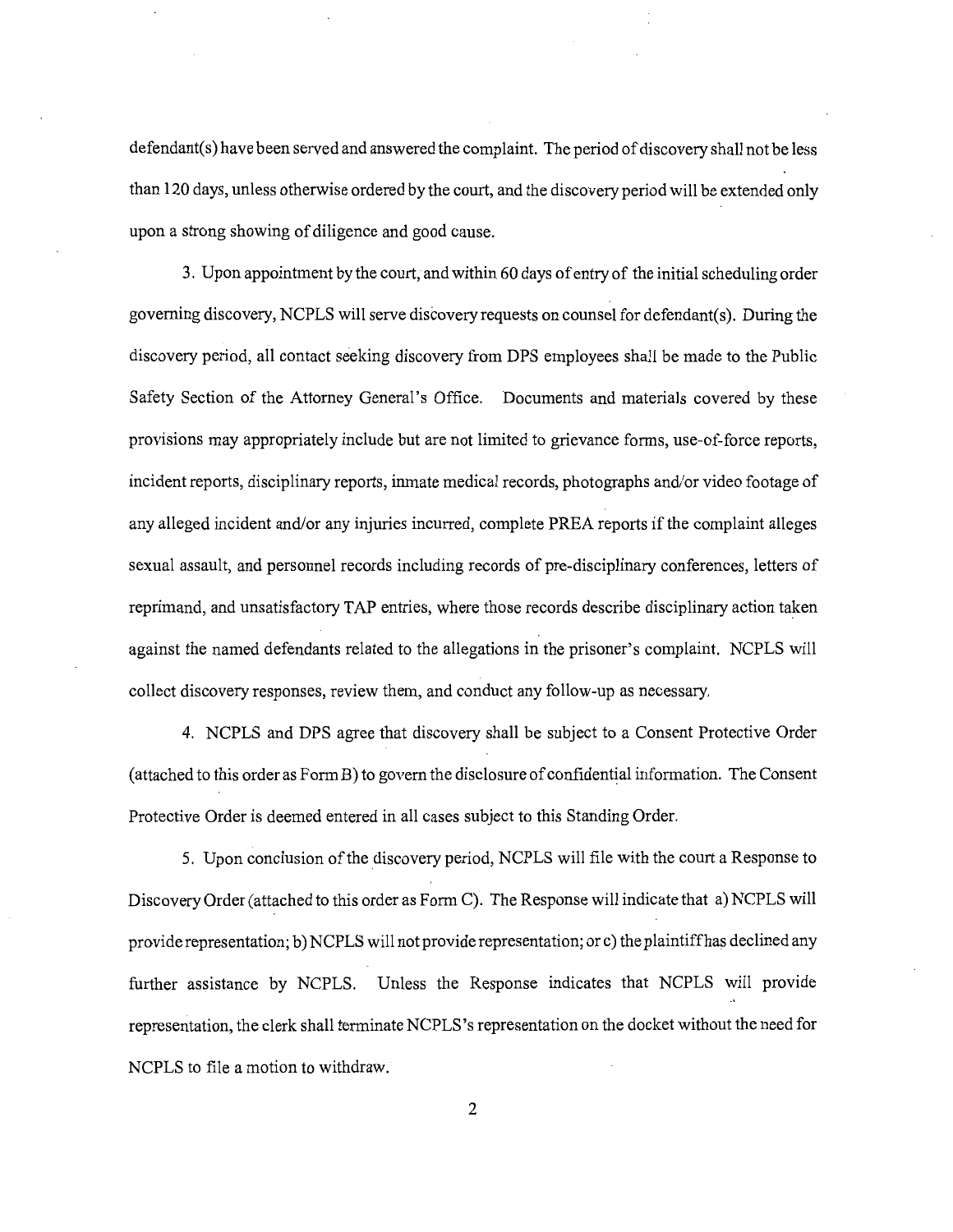6. IfNCPLS provides representation to the plaintiff, NCPLS may request that the court order an additional discovery period that will include time for depositions of parties and witnesses and designations of expert witnesses prior to the deadline for dispositive motions.

7. IfNCPLS declines representation or the plaintiff rejects NCPLS's further representation following the period of discovery, NCPLS will provide the plaintiff with a packet of discovery materials, subject to the terms of the Consent Protective Order, and with advice regarding legal issues in the case before terminating representation.

8. In its discretion, the court may appoint NCPLS for limited purposes in other phases of a state prisoner's civil rights case, including: identifying defendant( s ), filing a response to a dispositive motion, representing the plaintiff in a court-hosted settlement conference, representing the plaintiff in a trial or other hearing, and executing on a judgment. However, before appointing NCPLS to represent the plaintiff for trial, the court will provide NCPLS with notice and opportunity to accept or decline such appointment. If NCPLS is unable to accept any other appointment for any reason, including a lack of resources or a conflict of interest, NCPLS shall file a motion to withdraw within 14 days of the date of appointment informing the court why it is unable to provide representation.

SO ORDERED. This **JD** day of January 2020.

*CUMMERBUYG* 

Chief United States District Judge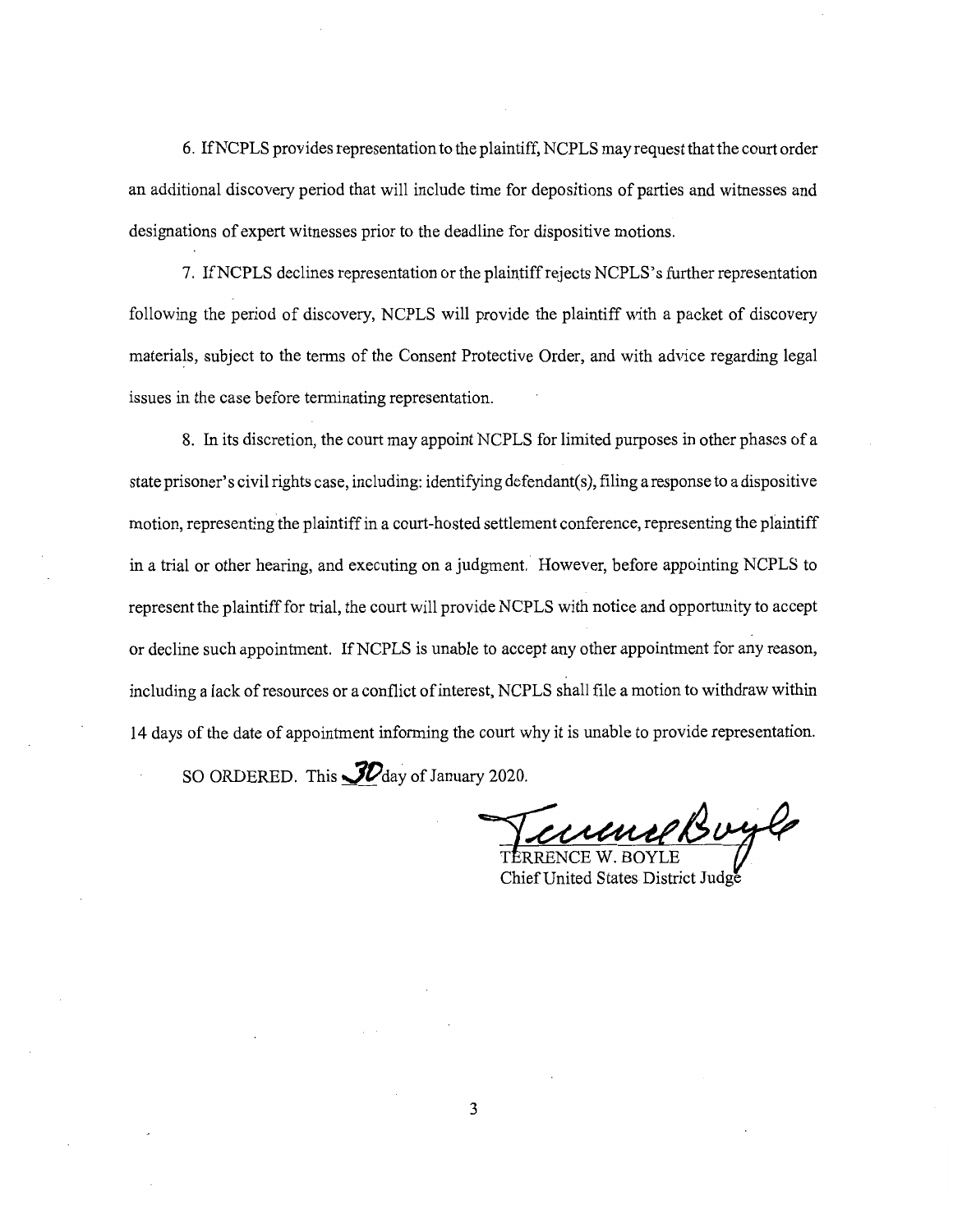#### **FORMA**

# IN THE UNITED STATES DISTRICT COURT FOR THE EASTERN DISTRICT OF NORTH CAROLINA WESTERN DIVISION NO. 5: -CT-

| Plaintiff     | <b>NOTICE TO PLAINTIFF</b> |
|---------------|----------------------------|
| Defendant(s), |                            |

**v.** 

The court has directed the clerk to maintain management of this action, and the defendant(s) is/are in the process of being served with the complaint. You are hereby notified that North Carolina Prisoner Legal Services, Inc. ("NCPLS")<sup>1</sup> is available to assist you in conducting discovery **if ordered to do so by the court at the appropriate time.** If you accept NCPLS's assistance, NCPLS will be appointed when a scheduling order is entered and will serve discovery requests on defendant(s) on your behalf, collect the discovery responses, and provide you with a set of materials and legal advice pertaining to your case. Additionally, NCPLS will report whether it is willing to represent you in this action beyond the discovery period.

You are not required to accept any assistance by NCPLS, and you can decide now that you do not want NCPLS to conduct discovery on your behalf or to represent you. However, there is no general right to court-appointed counsel in civil cases, and counsel is only appointed in exceptional cases.

<sup>&</sup>lt;sup>1</sup> NCPLS is a non-profit legal services firm, contracted with the Office of Indigent Defense Services (IDS) to assist it in providing inmates who are in the custody of the North Carolina Department of Public Safety, Division of Adult Correction with their constitutional right of meaningful access to the courts.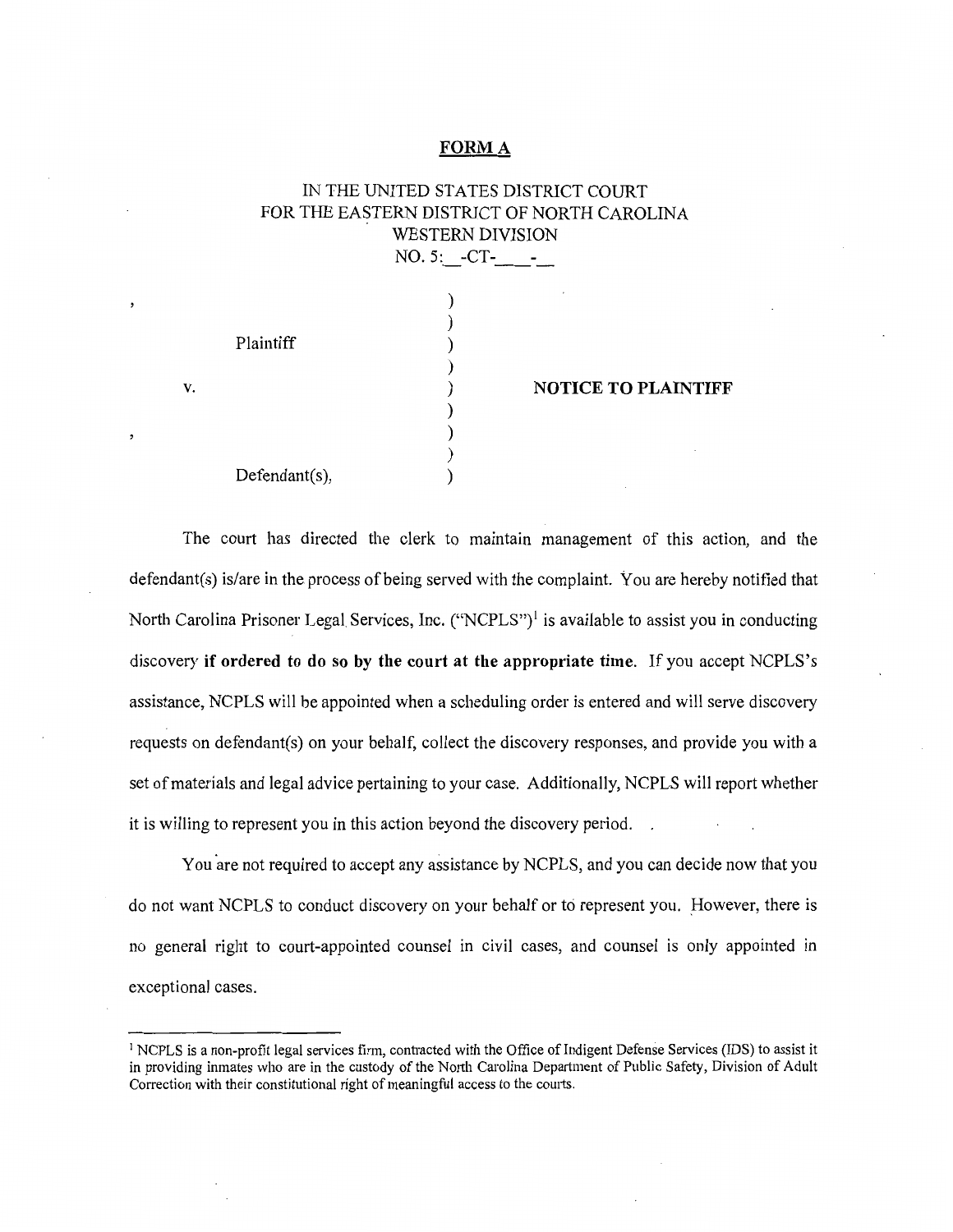## **FORMA**

Please fill out the enclosed form indicating whether you want NCPLS to assist you in conducting discovery, and return it to:

> Clerk, United States District Court Post Office Box 25670 Raleigh, North Carolina 27611

You should sign, date, and return this form within twenty-one (21) days. Your failure to return this form by that deadline may be construed as a rejection of NCPLS's assistance, and the court might not order NCPLS to conduct discovery on your behalf.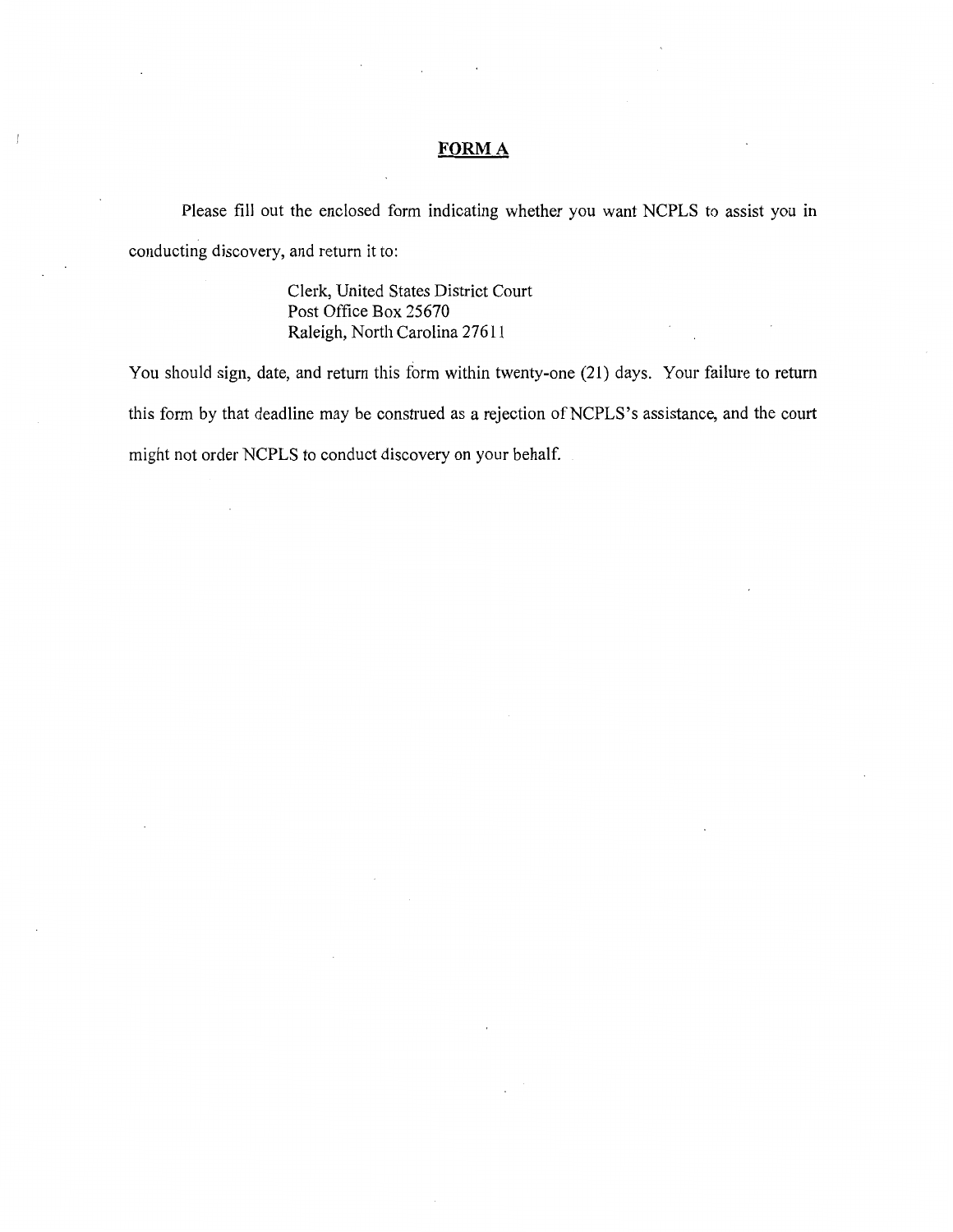# **FORMA**

|           |                  | IN THE UNITED STATES DISTRICT COURT        |
|-----------|------------------|--------------------------------------------|
|           |                  | FOR THE EASTERN DISTRICT OF NORTH CAROLINA |
|           | WESTERN DIVISION |                                            |
|           | $NO.5:$ -CT-     |                                            |
| Plaintiff |                  | PLAINTIFF'S RESPONSE TO NOTICE             |

) ) )

I have read the "Notice to Plaintiff" informing me of NCPLS's availability to assist me with conducting discovery if ordered to do so by the court at the appropriate time. I understand that ifI accept NCPLS's assistance, upon entry of the initial scheduling order governing discovery, NCPLS will serve discovery requests on defendant(s) on my behalf, collect the discovery responses, provide me with a set of materials and legal advice pertaining to my case, and report to the court whether it is willing to represent me in this action beyond the discovery period. I further understand that there is no general right to court-appointed counsel in civil cases, and it is highly unlikely that the court will appoint other counsel for me.

Accordingly, I hereby

Defendant(s),

**V.** 

ACCEPT the assistance of NCPLS during the discovery period and agree to allow NCPLS to conduct discovery on my behalf **if ordered to do so by the court.** 

REJECT the assistance of NCPLS, including any legal representation in my case.

Date

Plaintiff's Signature

Plaintiff's Printed Name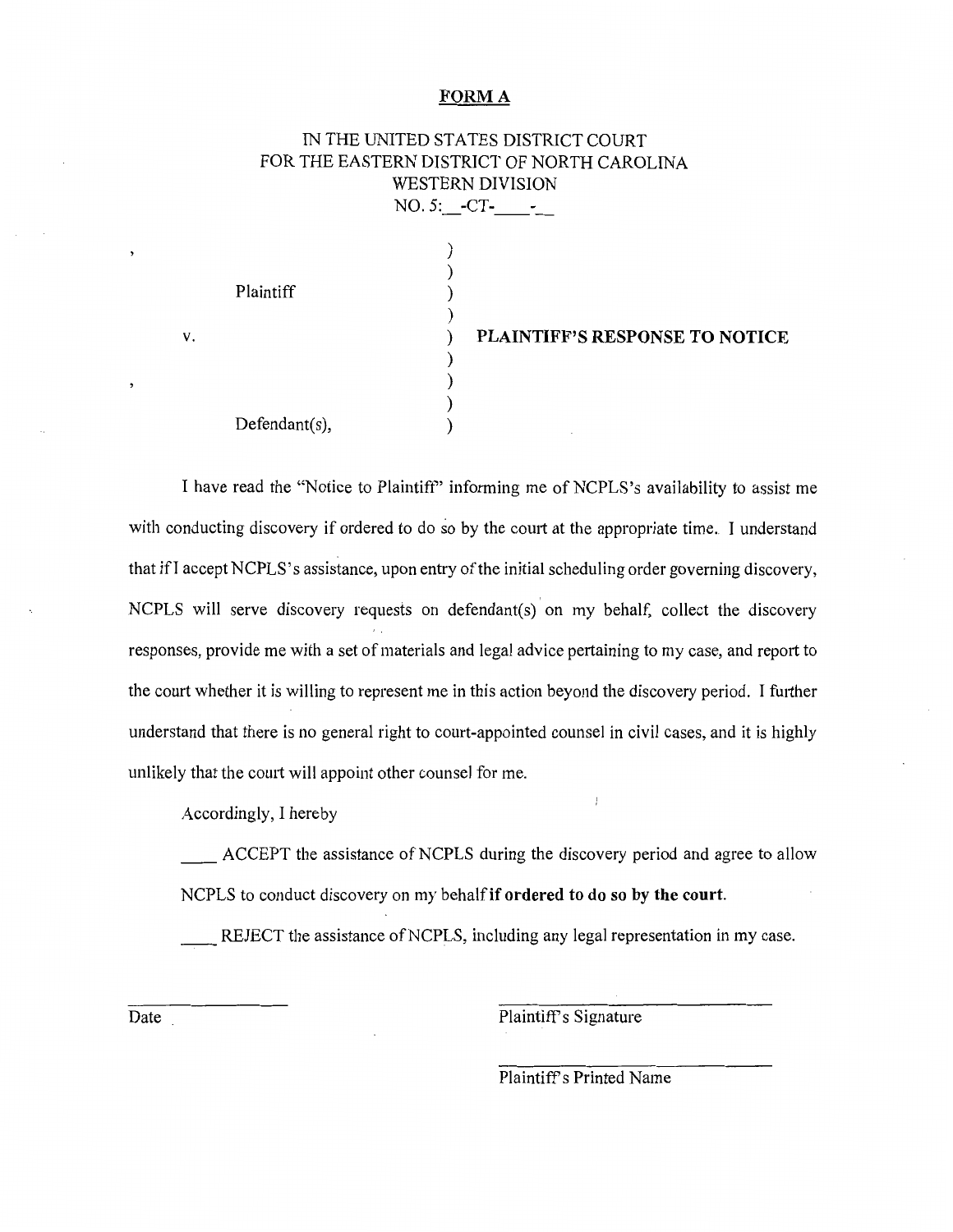# IN THE UNITED STATES DISTRICT COURT FOR THE EASTERN DISTRICT OF NORTH CAROLINA WESTERN DIVISION

# **CONSENT PROTECTIVE ORDER GOVERNING CASES SUBJECT TO STANDING ORDER 20-SO-l**

Defendant(s), through counsel, and with the consent of counsel for Plaintiff, appearing for the limited purpose of conducting written discovery, agree to entry of a Protective Order which will control the production and dissemination of confidential documents, material, and information ("Confidential Information").

The Court finds that during the course of this litigation, Defendants obtained and will continue to obtain and disclose to Plaintiff or the Court, information and documents from the North Carolina Department of Public Safety ("the Department") that are deemed confidential under federal and state law, including, N.C.G.S. §§ 126-22(3) and -24, § 122C-52, § 132-1.7, § 148-74 and -76; *Goble v. Bounds,* 13 N.C. App. 579,581, 186 S.E.2d 638,639, *aff'd,* 281 N.C. 307, 188 S.E.2d 347 (1972); *Paine v. Baker,* 595 F.2d 197, 200 (4th Cir. 1979), *cert. denied,444* U.S. 925 .,.. (1979); 42 U.S.C. § 1320d *et seq.;* and 45 C.F.R. §§ 160-164.

In light of the confidential nature of much of the information which will be produced in this litigation, a Protective Order is necessary to authorize the release of such confidential information and to ensure that such confidential information is not disclosed or used for any purpose except in connection with this litigation.

. THEREFORE, the court ORDERS as follows:

1. Scope of the Order. This Order applies to all information produced during written discovery, including any discovery exchanged prior to the entry of this Order.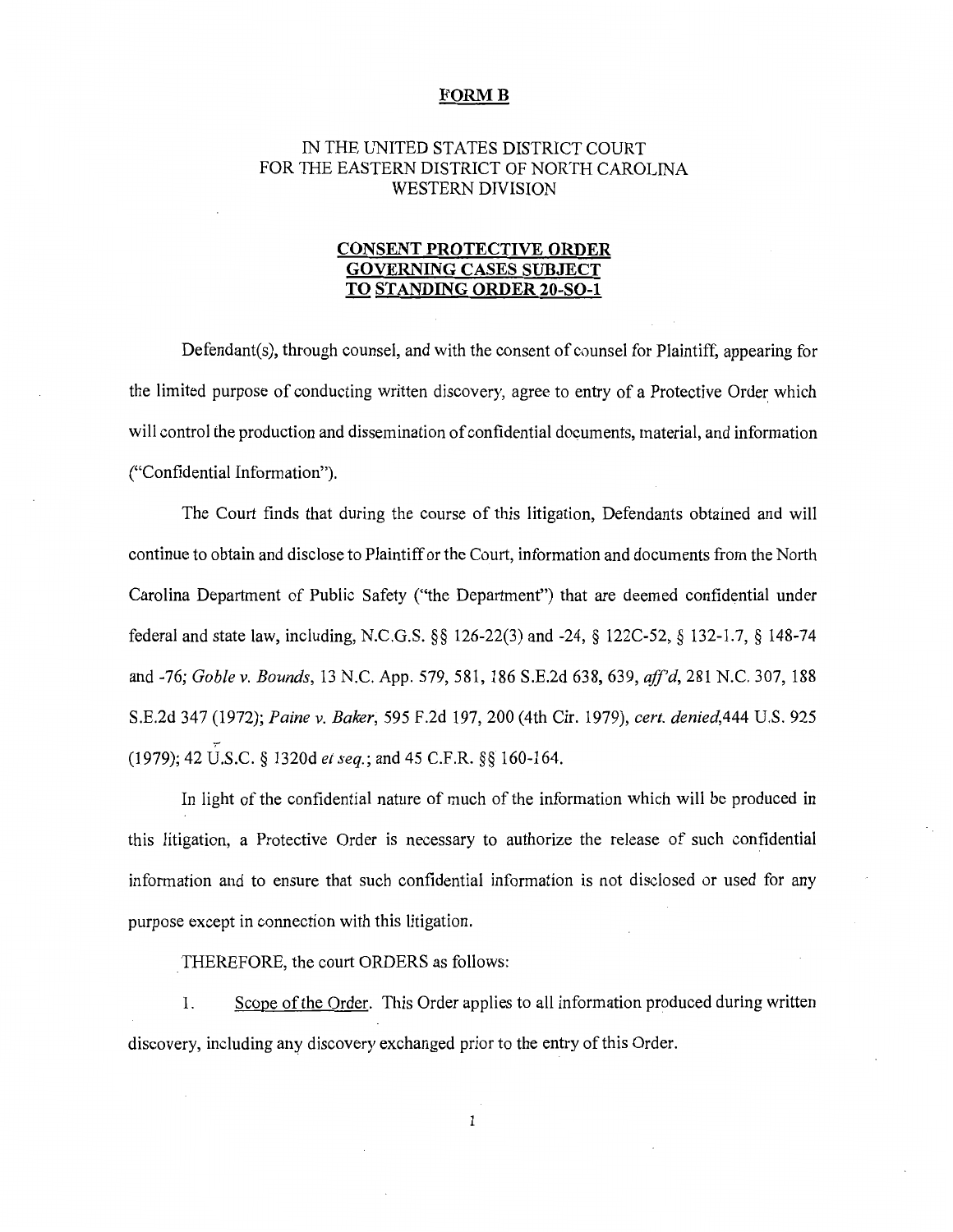2. Use of Confidential Information. All Confidential Information, as defined in this Order, shall be used solely in the prosecution or defense of this action, and shall not be used or disclosed by any person for any other purpose.

3. Disclosure. "Disclose" or "disclosure" means to provide, impart, transmit, transfer, • I convey, publish, or otherwise make available.

4. Confidential Information. "Confidential Information" consists of "General Confidential Information" and "Attorneys' Eyes Only Confidential Information," which are defined as follows:

A. "General Confidential Information" refers to and includes:

- i. Information and documents contained in "personnel files", as that phrase is defined in N.C.G.S. § 126-22;
- ii. Information, documents, and related materials collected, created, and maintained by the Department pursuant to N.C.G.S. § 148-74, -76, - 118.5; and§ 122C-52
- iii. "Protected health information" as that phrase is defined in 45 C.F.R. § 160.103;
- iv. Other information that is potentially embarrassing or invasive of the privacy of a person not a party to this litigation and therefore an appropriate subject of a protective order under Rule  $26(c)(1)$  of the Rules of Civil Procedure.

B. "Attorneys' Eyes Only Confidential Information" means:

1. "Personally Identifiable Information", as that phrase is defined in 45 C.F.R. § 75.2, of current or former employees and contractors of the Department, such as but not limited to date of birth, social security numbers, home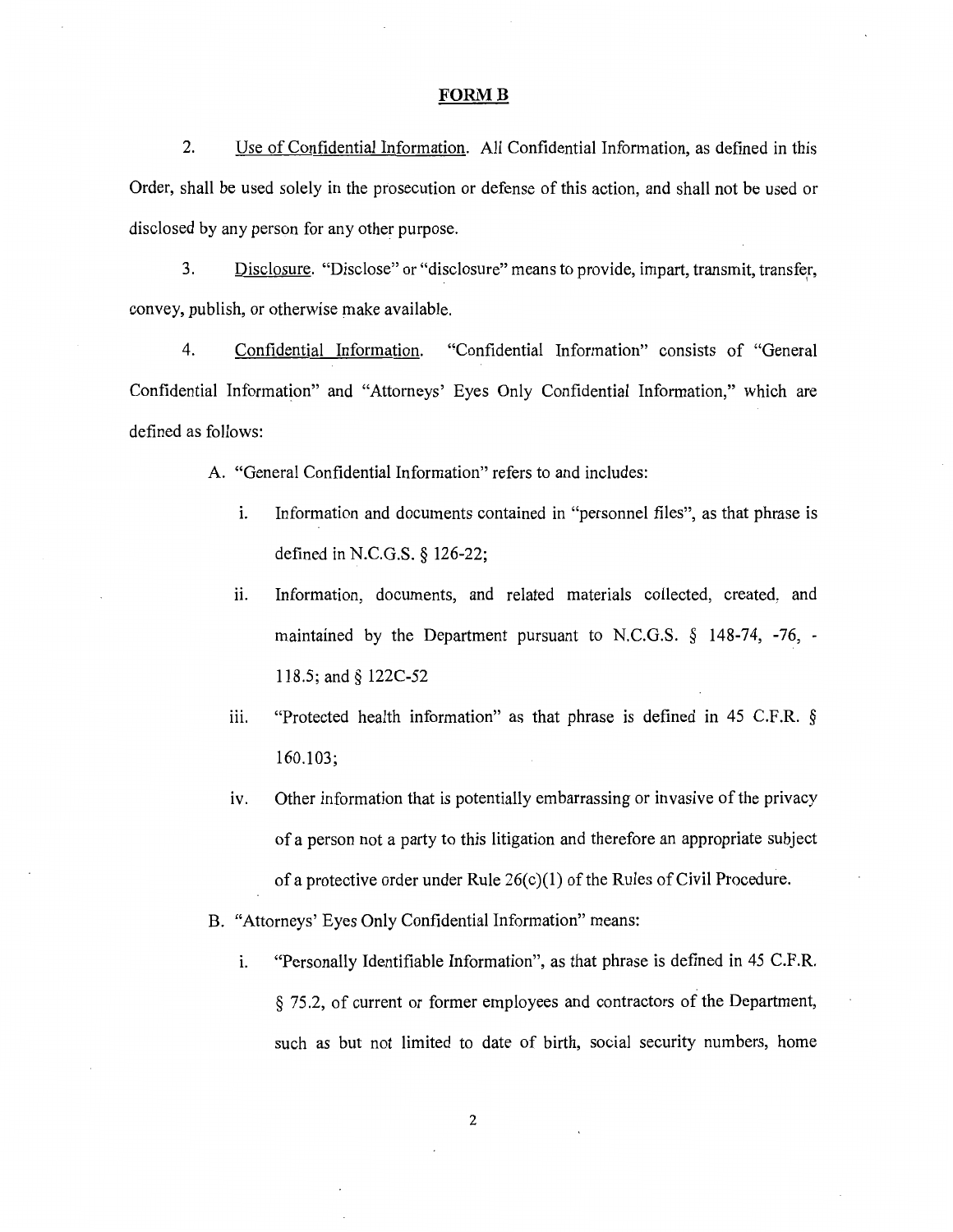addresses and telephone numbers, insurance records or designations, medical and/or disability information, and other purely private information;

- ii. The personal financial records, telephone records, and e-mail records of current or former employees and contractors of the Department; and
- iii. Other non-public information as provided in N.C.G.S. § 132-1.7, which includes specific security information or detailed plans, patterns, or practices associated with prison operations, such as certain investigations, security designations, staffing patterns and logs, schematic or other drawings and diagrams, and other sensitive security information.

5. Disclosure of General Confidential Information. General Confidential Information shall not be disclosed to anyone except:

- A. The court and its personnel;
- B. The parties to this action;
- C. Counsel for the parties to this action and employees of said counsel;
- D. Experts or consultants specifically retained by the parties or their attorneys to assist them in the preparation of this case or to serve as expert witnesses at the trial of this action, but only after execution of a Confidentiality Agreement as provided in Paragraph 8; and
- E. Court reporters or videographers engaged to record depositions, hearings, or the trial in this action.

6. Disclosure of Attorneys' Eyes Only Confidential Information. Attorneys' Eyes Only Confidential Information shall not be disclosed to anyone except:

A. The court and its personnel;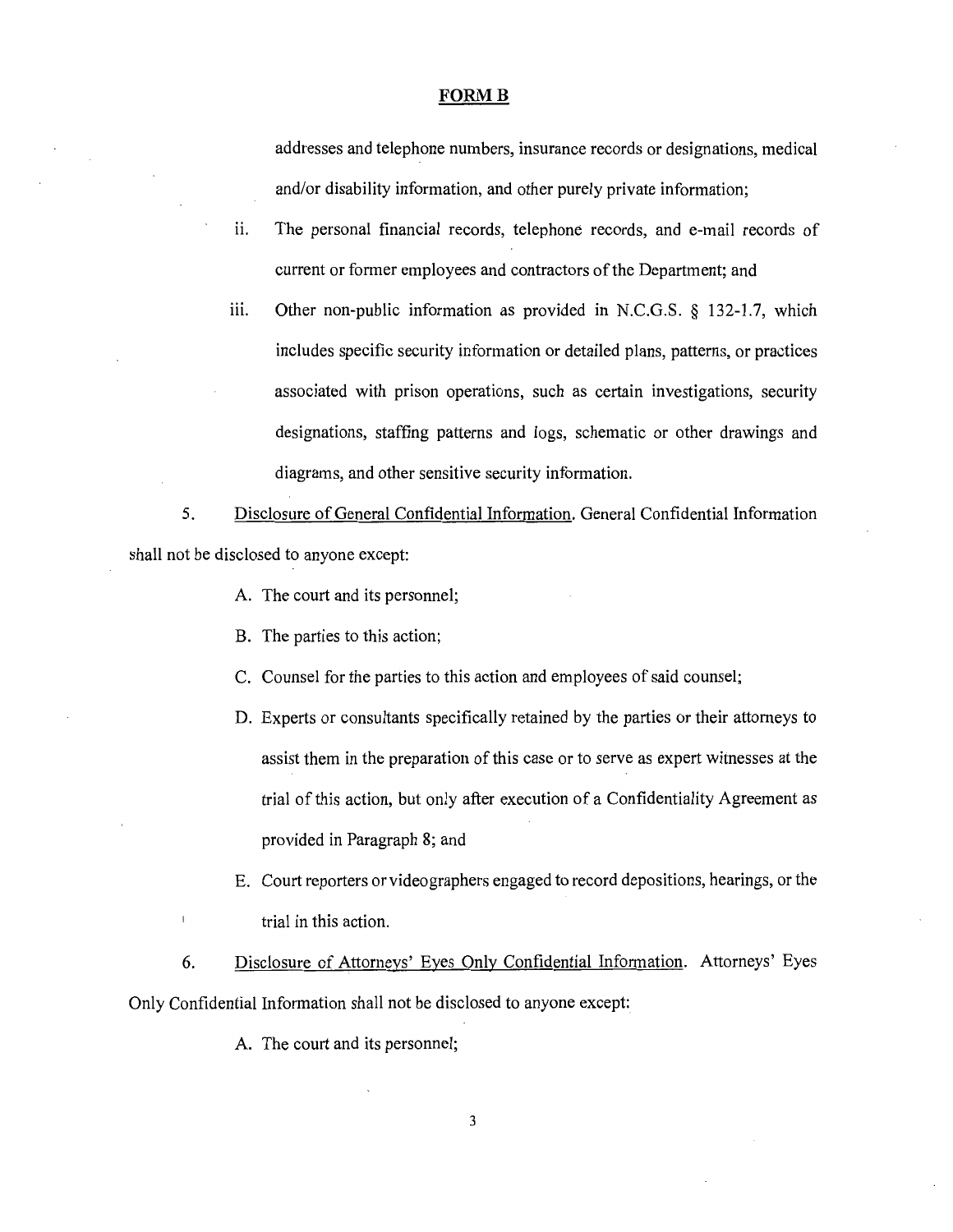- B. Counsel for the parties to this action and employees of said counsel;
- C. Experts or consultants specifically retained by the parties or their attorneys to assist them in the preparation of this case or to serve as expert witnesses at the trial of this action, but only after execution of a Confidentiality Agreement as provided in Paragraph 8; and
- D. Court reporters or videographers engaged to record depositions, hearings, or the trial in this action.

7. Withdrawal of Plaintiffs Counsel. In the event that counsel for Plaintiff withdraws from representation and Plaintiff proceeds *pro se,* any Attorneys' Eyes Only Confidential Information disclosed to counsel for Plaintiff may thereafter be disclosed to Plaintiff **only** upon the following conditions:

- A. Plaintiff must sign a Confidentiality Agreement, a copy of which is attached hereto as Exhibit A; **and**
- B. Prior to disclosing any Attorneys' Eyes Only Confidential Information to Plaintiff, Counsel for Plaintiff agrees in writing to copy any documents marked as . Attorneys' Eyes Only Confidential Information onto red paper before providing said material to Plaintiff.

If, after the conclusion of this litigation, Department officials, discover red papers marked as Attorneys' Eyes Only Confidential Information, those officials are authorized to seize the documents and return them to the Department.

8. Confidentiality Agreements. Before Confidential Information or Attorneys' Eyes Only Confidential Information is disclosed to any person described in Paragraphs 5(d), 6(c), or 7, of this Order, counsel for the party disclosing the information shall inform the person to whom the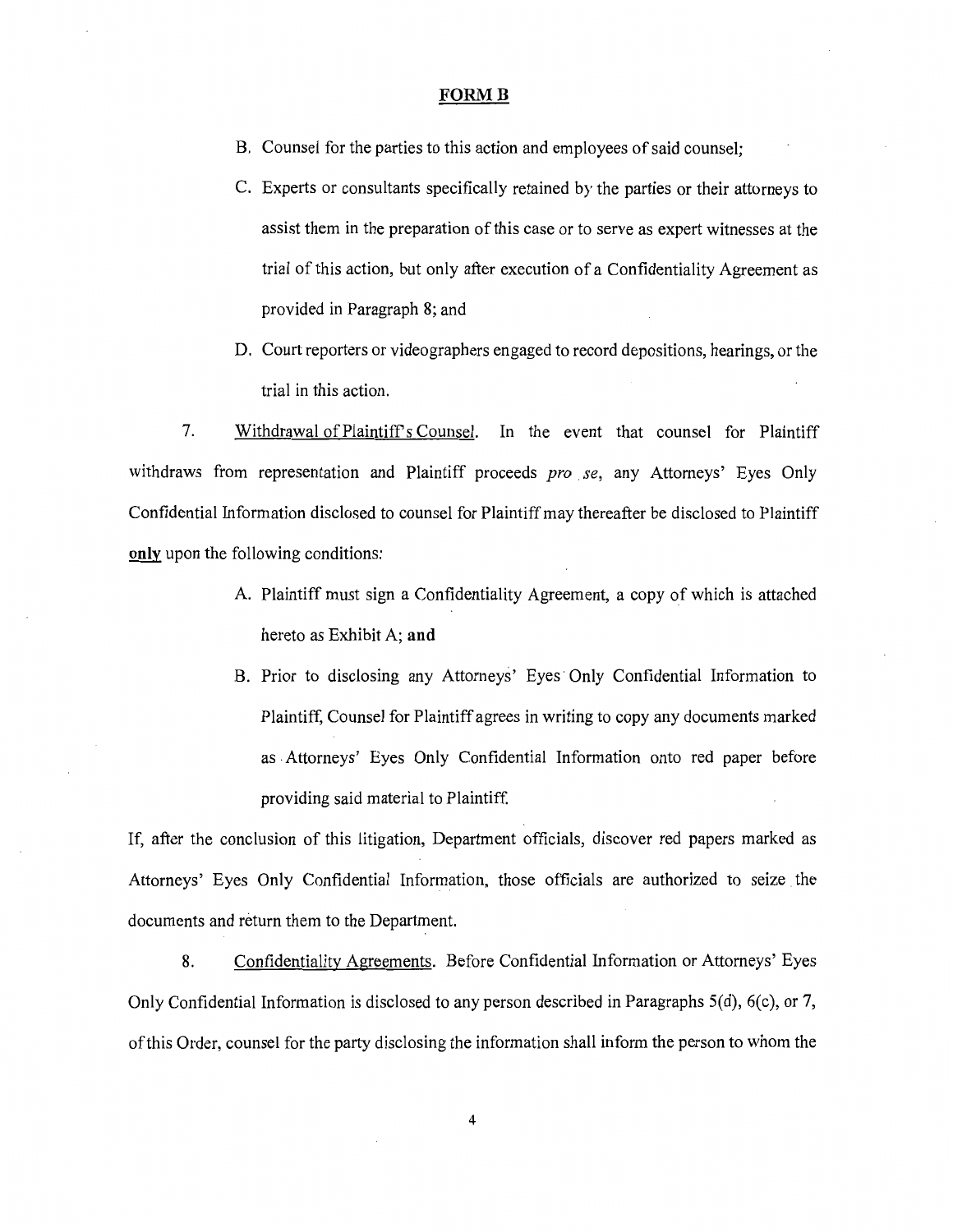disclosure is to be made that Confidential Information shall be used only for the purpose of the prosecution or defense of this action, and shall obtain from the person to whom the disclosure is to be made a signed a copy of the Confidentiality Agreement attached hereto as Exhibit A. Counsel for the party disclosing the Confidential Information to said person shall maintain the original Confidentiality Agreement and need not produce it except by agreement of the parties or upon order of the court.

9. Designation of Confidential Information. Information shall be designated as Confidential Information in the following manner:

- A. In the case of information reduced to paper form, the designation shall be made by placing the appropriate legend, "CONFIDENTIAL  $-$  SUBJECT TO PROTECTIVE ORDER" for General Confidential Information or "CONFIDENTIAL-ATTORNEYS' EYES ONLY" for Attorneys' Eyes Only Confidential Information, on each page containing such information or by such other means as agreed to by the parties. The party disclosing the information shall designate the documents as confidential at or before the time of disclosure. A party may make the designation with respect to information disclosed by another party by a writing directed to the producing party's counsel. The producing party's counsel shall then be responsible for labeling the designated information as provided herein, or otherwise agreed to by the parties.
- B. Information on a computer disk, flash-drive, or other medium that has not been reduced to paper form shall be designated as Confidential Information by informing counsel for the parties to this action in writing that the computer disk, flash-drive, or other medium contains such Confidential Information and,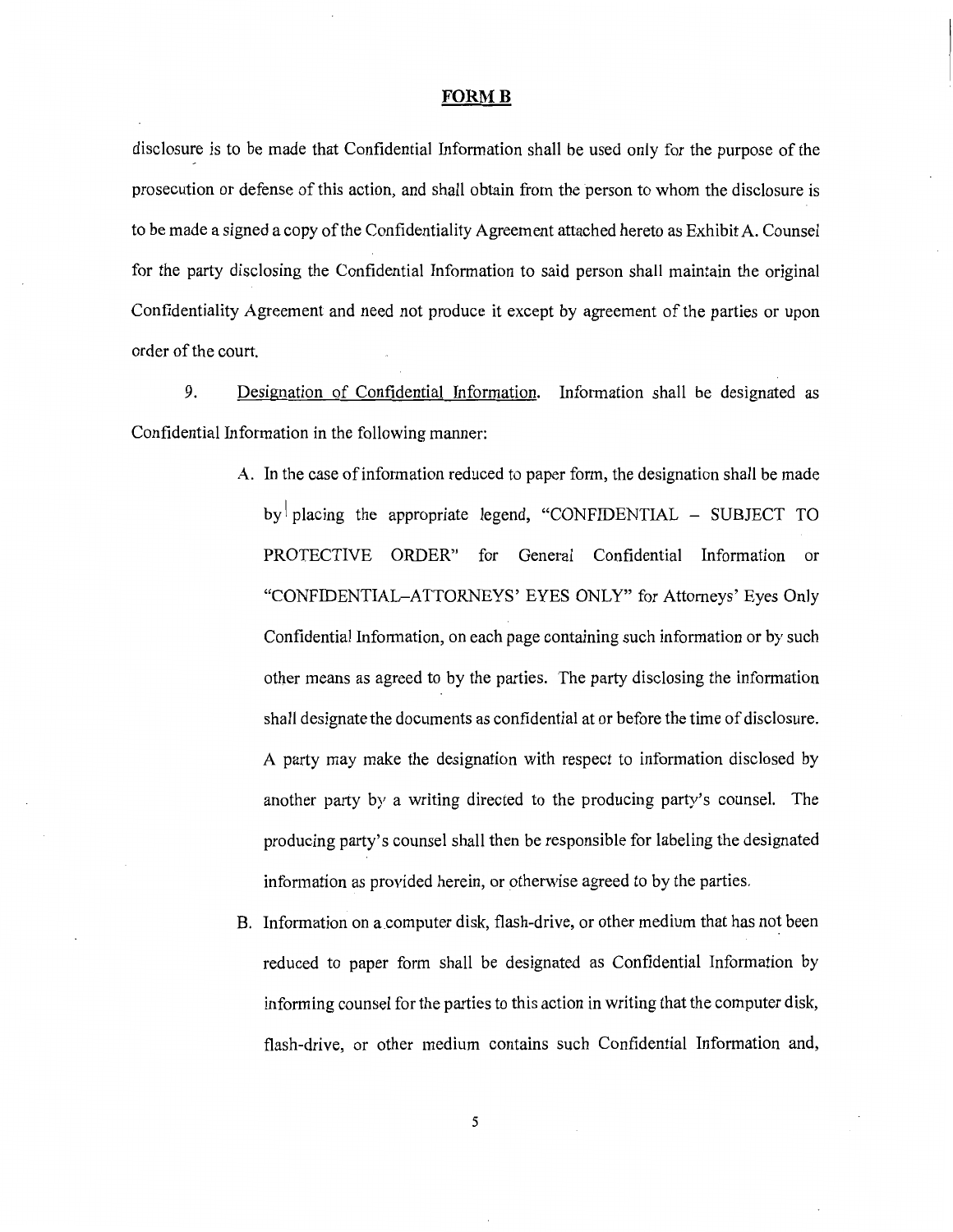where applicable, specifying by Bates or other page number the particular information being designated or by such other means as agreed to by the parties. To the extent practicable, such physical medium should also be labeled using the appropriate marking. Any party receiving Confidential Information designated under this Paragraph shall then be responsible for appropriately labeling any printed version(s) of such information that it creates.

C. In the case of deposition testimony, any party may designate information disclosed during a deposition as Confidential Information by either identifying on the record at the deposition the information that is to be treated as Confidential Information or; marking the portions of the deposition transcript to be designated as Confidential Information within 21 days after receipt of the transcript. When the deponent and the attending parties do not agree to waive the reading, correcting, and signing of the transcript, all information disclosed during a deposition shall be treated as Attorneys' Eyes Only Confidential Information before the expiration of the 21-day period unless otherwise agreed by the parties and the deponent. If any deposition testimony or any document or information used during the course of a deposition is designated as Confidential Information, each page of the deposition transcript containing such information shall be labeled with the appropriate legend specified in Paragraph 9(A), and the first page of the deposition transcript shall be labeled in a manner that makes it readily apparent that the transcript contains Confidential Information.

D. Any other information that is not reduced to physical form or cannot be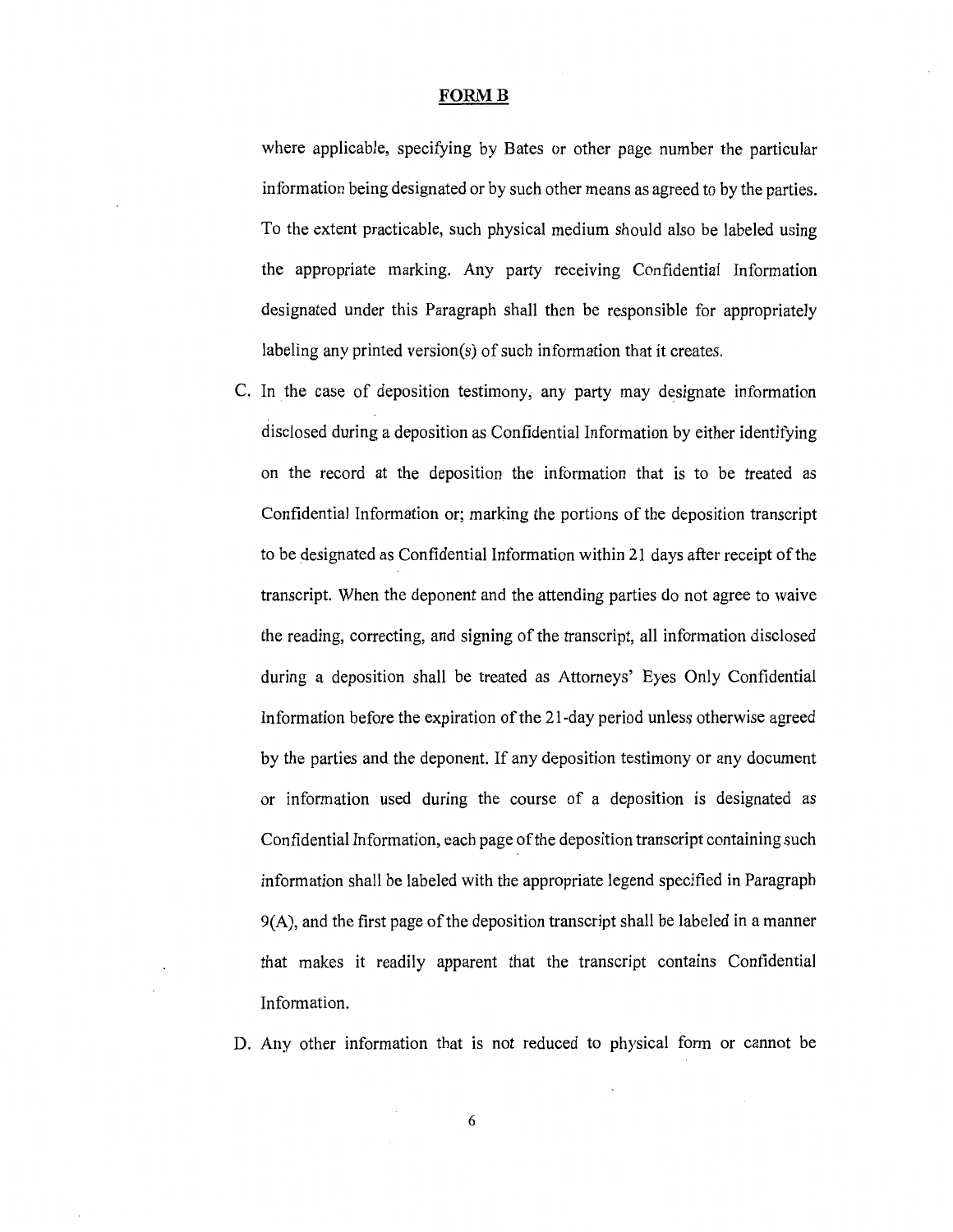conveniently labeled shall be designated as Confidential Information by serving a written notification of such designation on counsel for the other parties. The notice shall, where applicable, specify by Bates or other page number the particular information being designated.

10. Disputes over Designations. If any party objects to the designation of any information as Confidential Information, counsel for the objecting party and counsel for the *(*  designating party shall attempt to resolve the disagreement on an informal basis. If the objection is not so resolved, the objecting party may move the court for appropriate relief. The information in question shall continue to be treated as confidential in accordance with the disputed designation unless and until the court issues a final ruling that the information does not qualify for such a designation. The non-filing by the objecting party of a motion for relief shall not be deemed an admission that the information in question qualifies for the disputed designation.

11. Inadvertent Disclosure of Confidential Information. Inadvertent disclosure of Confidential Information, without identifying the same as confidential, shall not be deemed a waiver of confidentiality with regard to similar or related information nor shall it be deemed a waiver of confidentiality with regard to the information inadvertently disclosed if promptly called to the attention of counsel for each receiving party.

12. Filing of Confidential Information Under Seal. Before filing a document containing any Confidential Information, the filing party must confer with the other parties about how the document should be filed. If the filing party decides that the document should be sealed, the filing party shall file the document along with a motion to seal and supporting memorandum showing that the document may properly be sealed. A motion to seal may be filed without a supporting memorandum only if the filing party can cite a statute or rule (federal, local or standing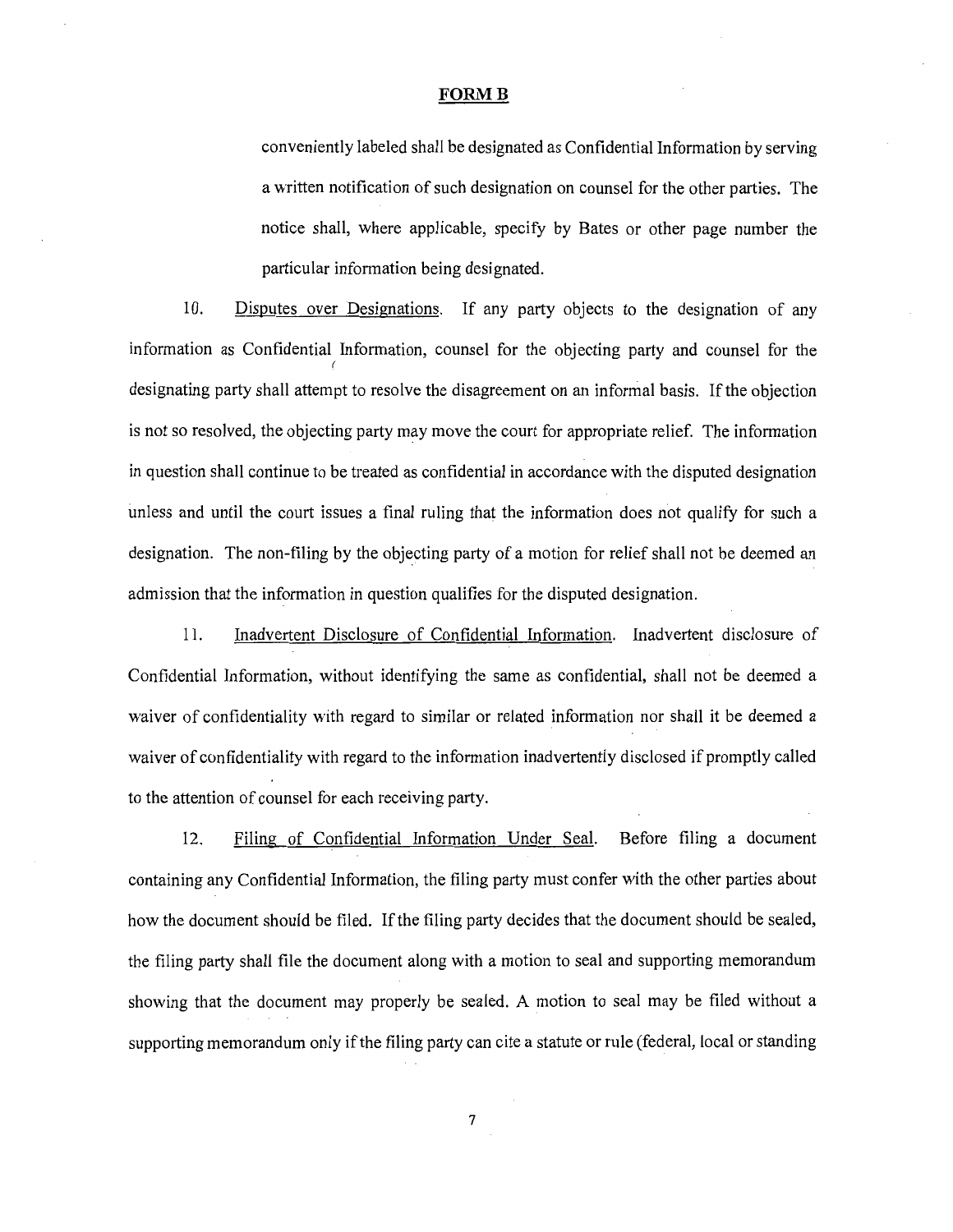order) that requires the filing to be sealed. Absent such authority, the filing party must submit a supporting memorandum that specifies: (i) the exact document or item, or portions thereof, for which filing under seal is requested; (ii) how such request to seal overcomes the common law or. the First Amendment presumption to access; (iii) the specific qualities of the material at issue which justify sealing such material, taking into account the balance of competing interest in access; (iv) the reasons why alternatives to sealing are inadequate; and (v) whether there is consent to the motion. If a party other than the filing party seeks to have the document sealed, the filing party shall file the document as a proposed sealed document. Instead of a motion to seal and supporting memorandum, the filing party shall file contemporaneously with the document a notice stating that, pursuant to this Paragraph, any party seeking the sealing of the document must within 7 days file a motion to seal and supporting memorandum as provided in Local Civil Rule 79.2 or the document will be unsealed by the Clerk without further order of the court.

13. Authors/Recipients. Except as specifically provided herein, this Order shall not limit use by a party of its own Confidential Information, nor shall this Order limit the ability of a party to disclose any document to its author or to anyone identified on the face of the document as a recipient.

14. Return of Confidential Information. Following the conclusion of this action, including any appeals, the Department may request in writing its return by any other party. Within 60 days after service of such a request, any party that received the Confidential Information shall either return it to counsel for the Department or destroy it, at the election of the receiving party; provided that the information shall not be destroyed if otherwise ordered by the court or a motion for relief from this Paragraph is pending. If a receiving party elects to destroy the Confidential Information rather than returning it to the Department, counsel for the receiving party shall provide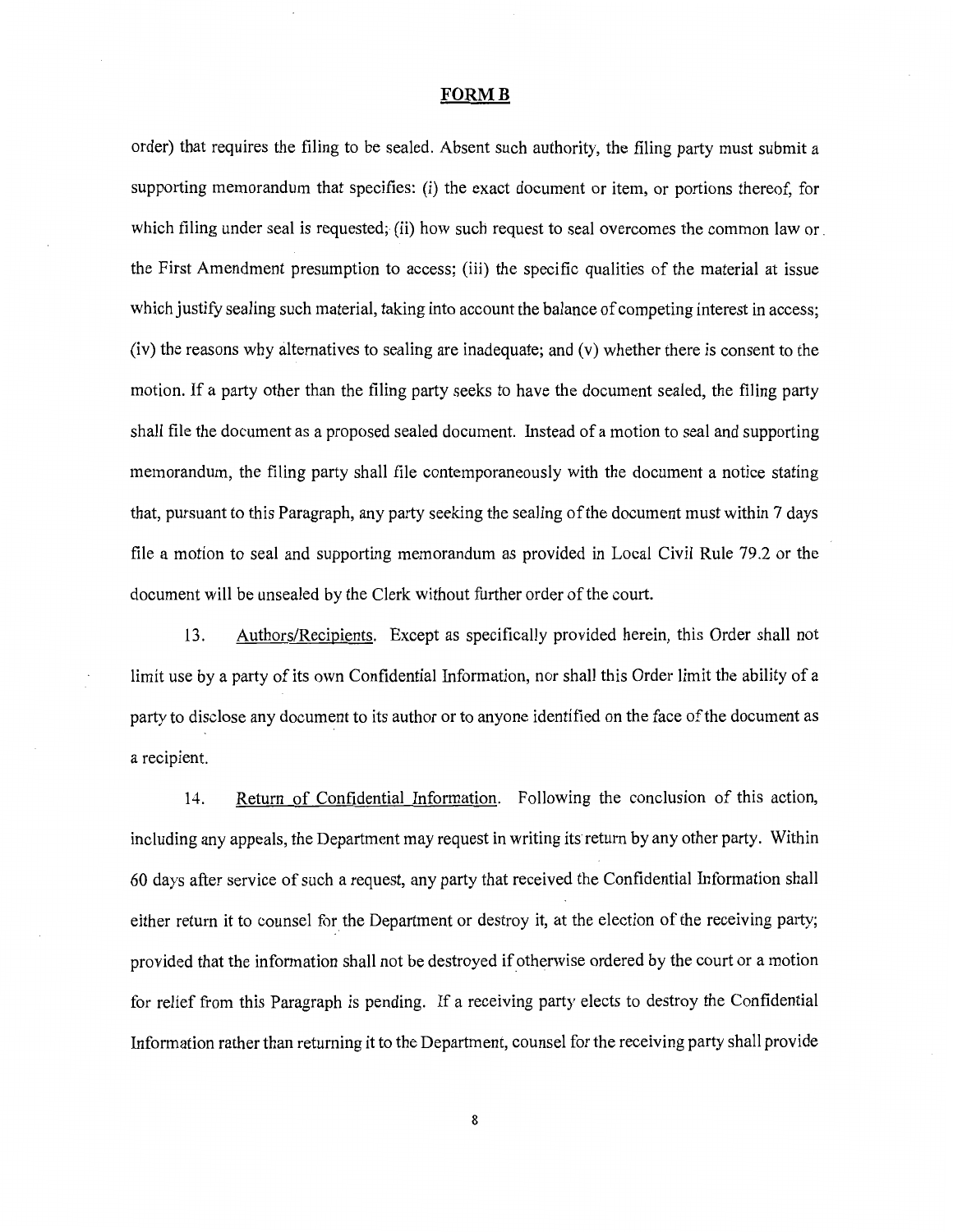to the Department by the 60-day deadline a signed certification that the Confidential Information has been destroyed. This Paragraph shall not be construed to require the return or destruction of any regularly maintained litigation files held by the attorneys of record for each party as archival records or other attorney work-product created for any party. Any Confidential Information, or portions or excerpts thereof, which are not returned or destroyed pursuant to this Paragraph shall remain subject to the terms of this Order. The return of trial exhibits by the court shall be governed by Local Civil Rules 6.1 or 79.1.

15. Admissibility of Information. Neither the terms of this Order nor the disclosure or designation as confidential of any information pursuant to it shall be deemed to establish or vitiate. the admissibility under the Federal Rules of Evidence of any information subject to this Order.

16. Confidential Employee Information. Pursuant to N.C.G.S. § 126-24(4), this Order specifically authorizes the disclosure of confidential portions of the personnel files maintained by the Department of current or former employees in accordance with the terms of this Order.

17. Modification. This Order is without prejudice to the right of any party or witness to seek modification or amendment of the Order by motion to the court, or to seek and obtain additional protection with respect to Confidential Information as such party may consider appropriate.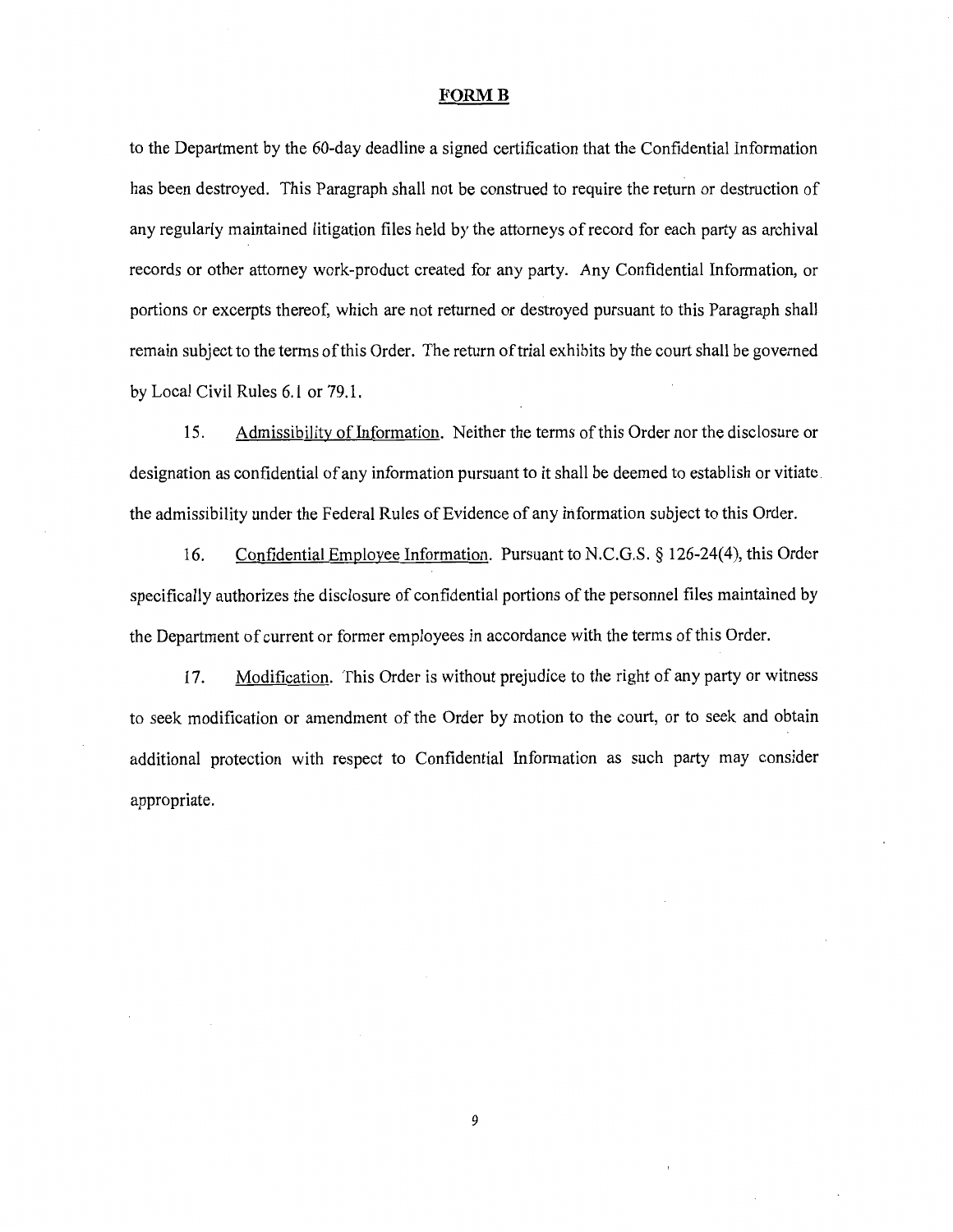# **EXHIBIT A**

#### **CONFIDENTIALITY AGREEMENT**

I, \_\_\_\_\_\_\_\_\_\_\_ have read and am familiar with the terms of the Consent Order governing the Confidential Information in the case of  $\cdot$ Civil Action No. 5: -CT-<sub>---</sub>, in the Eastern District of North Carolina, Western Division. I agree to the following:

1. To abide by all the terms of said Order and not to reveal or otherwise communicate any of the information disclosed to me pursuant thereto to anyone except in accordance with the terms of said Order.

2. To make use of any information obtained, whether in documentary or other form, pursuant to that Order other than for purposes of this litigation.

3. Upon written request, to return to counsel ofrecord or to destroy not later than 60 days after notification of the termination of this litigation any and all documents in my possession containing information which is the subject of said Order (whether such information is in the form of notes, memoranda, reports, or other written communications or documents prepared by any person at any time containing information covered by the terms of said Order).

4. To submit myself to the jurisdiction of the foregoing Court, including its contempt power, for enforcement of said Order.

This the  $\qquad \qquad$  day of  $\qquad \qquad$ , 20\_.

PRINTED NAME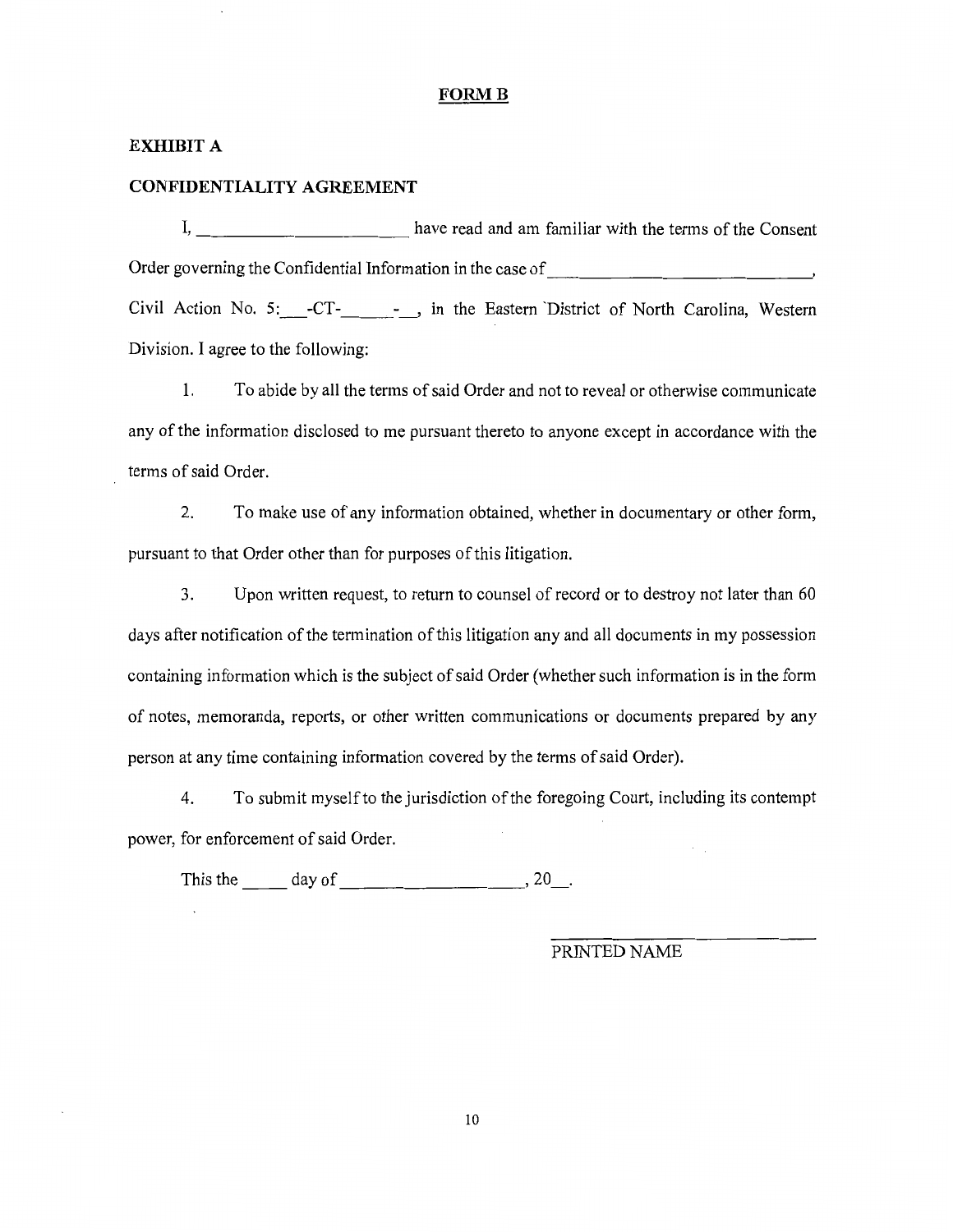#### **FORMC**

# IN THE UNITED STATES DISTRICT COURT FOR THE EASTERN DISTRICT OF NORTH CAROLINA WESTERN DIVISION Plaintiff NO. 5: -CT- -) ) ) ) ) ) ) ) **NCPLS RESPONSE TO DISCOVERY ORDER**

In response to the court's order and pursuant to Standing Order 20-SO-l, I have

assisted the plaintiff with conducting discovery and provided legal advice in this case. As a

)

result of my review of the discovery:

Defendant(s),

V.

 $\overline{\phantom{a}}$ 

- a) North Carolina Prisoner Legal Services, Inc. ("NCPLS") will provide representation to plaintiff in this action.
- b) NCPLS will not provide further representation to plaintiff in this action.
- c) The plaintiff has declined any further assistance by NCPLS following the discovery period.

Staff Attorney North Carolina Prisoner Legal Services, Inc. Post Office Box 25397 Raleigh, North Carolina 27611 (919) 856-2200